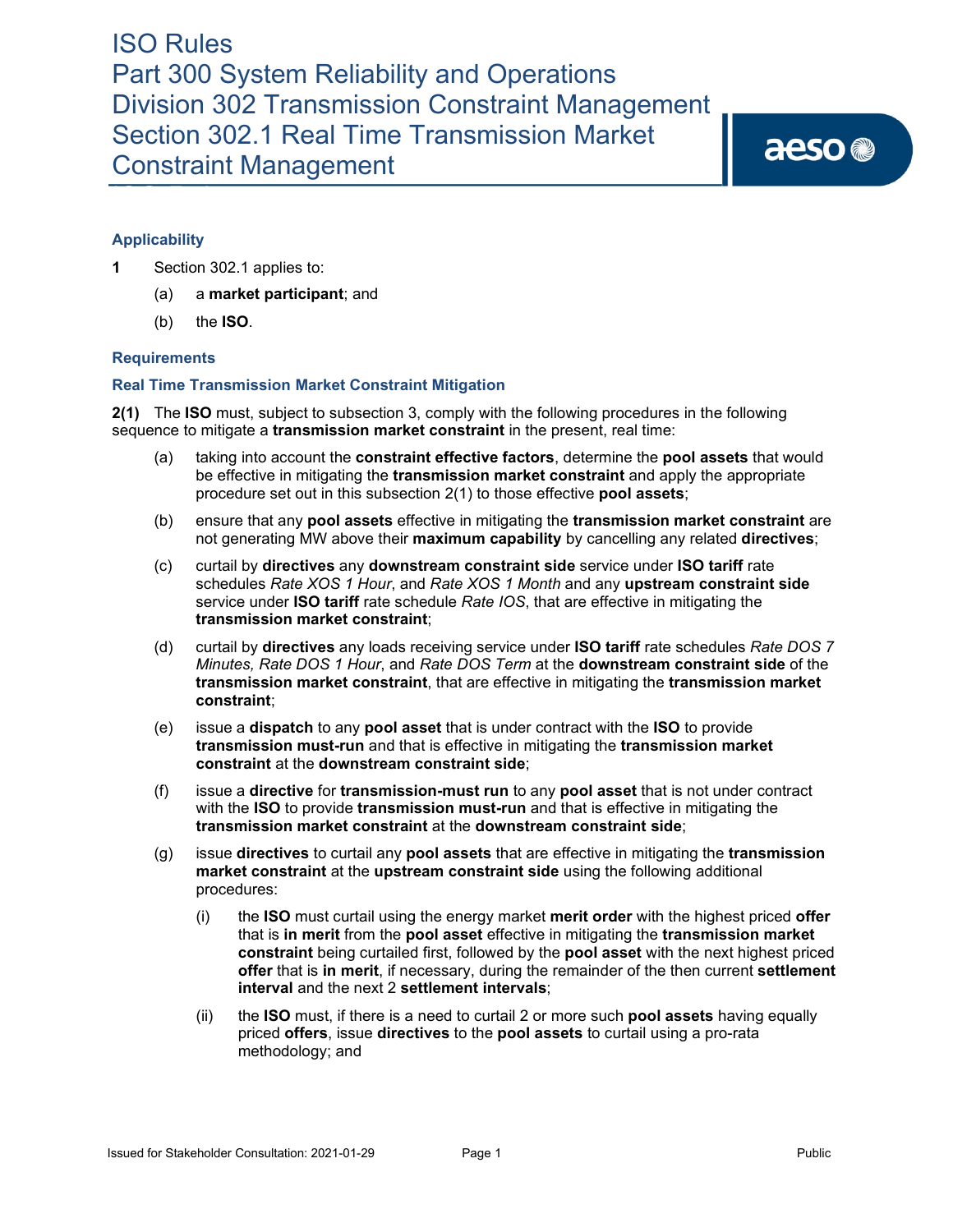(iii) the **ISO** must, if the **transmission market constraint** persists on a continuous basis for longer than the remainder of the then current **settlement interval** and the next 2 **settlement intervals**, reallocate the required curtailment, using a pro-rata methodology, to all **pool assets** having in merit **offers** that are **in merit** that are effective in mitigating the **transmission market constraint**;

and

- (h) curtail by **directives** any loads receiving service under **ISO tariff** rate schedule *Rate DTS* at the **downstream constraint side** of the **transmission market constraint**, if so required by the **reliability** criteria*,* using the following procedures:
	- (i) the **ISO** must allocate the load curtailment using the energy market **merit order** with the lowest priced effective **bid** being curtailed first, followed by the next lowest priced effective **bid**, if necessary; and
	- (ii) the **ISO** must curtail using a pro-rata methodology, if there is a need to curtail loads with equal price **bids**, or there are no **bids** remaining.

**(2)** The **ISO** must comply with the following procedures in order to restore the energy balance to the **interconnected electric system**:

- (a) where the procedures set out in subsections 2(1)(e) or 2(1)(f) are used, issue **dispatches** for **dispatch down service** in accordance with Section 204.2 of the **ISO rules**, *Issuing Dispatches for Dispatch Down Service*; and
- (b) except where the procedures set out in subsection  $2(1)(e)$  and  $2(1)(f)$  are used:
	- (i) in circumstances where the **ISO** has notice of a **transmission market constraint** that is anticipated to be of a significant duration and magnitude, as determined by the **ISO** acting reasonably, issue a **dispatch** to any **pool asset** that is effective in restoring the energy balance to the **interconnected electric system** and that is under contract with the **ISO** to provide **transmission must-run** in accordance with Section 205.8 of the **ISO rules**, *Transmission Must-Run* and Section 301.2 of the **ISO rules**, *ISO Directives,* and issue **dispatches** for **dispatch down service** in accordance with Section 204.2 of the **ISO rules**, *Issuing Dispatches for Dispatch Down Service*; and
	- (ii) in all other circumstances, or where necessary to supplement the volume dispatched for **transmission must-run** in subsection 2(2)(b)(i), issue **dispatches** for **transmission constraint rebalancing**, in accordance with the energy market **merit order**, and make payment to a **pool participant** with a **source asset** that has provided energy for **transmission constraint rebalancing** in accordance with subsection 7(1) of Section 103.4 of the **ISO rules**, *Power Pool Financial Settlement.*

**(3)** The **ISO** must, with regard to any of the procedures set out in subsection 2(1) that involve **pool asset** or load curtailment, if the **pool asset** or load is supplying both **ancillary services** and energy production, first curtail **ancillary services** before energy production.

**(4)** The **ISO** must, when a **transmission market constraint** has activated or the **ISO** expects it to activate a **remedial action scheme**:

- (a) ensure that the **interconnected electric system** is operating in a safe and reliable mode; and then
- (b) recommence the procedural sequence set out in subsection 2(1) to manage the **transmission market constraint**.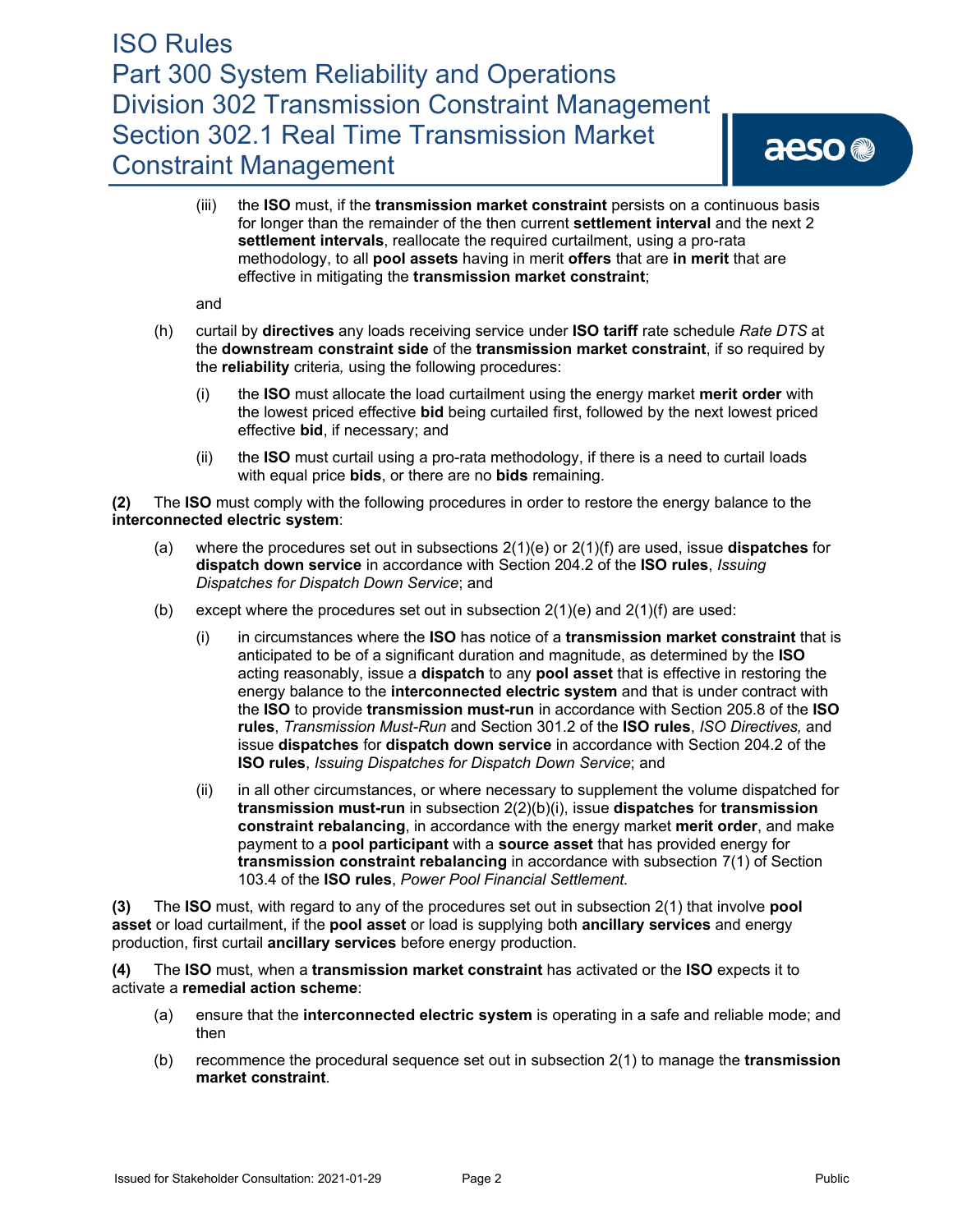# **Additional Real Time Constraint Management Procedures**

**3(1)** The **ISO** may, as the circumstances warrant, take into account the following alternative or complementary procedures to mitigate any present, real time **transmission market constraint**:

- (a) the **ISO** may, by **directive**, curtail a **pool asset** to above or at the **minimum stable generation** level of that **pool asset** if the result of following the procedures set out in subsection 2(1)(g)(i) will be to curtail the **pool asset** below its **minimum stable generation** level but the **ISO** expects the **transmission market constraint** to last only a short duration; and
- (b) the **ISO**, acting reasonably, may in circumstances where abnormal operating or market conditions exist and in implementing mitigation measures to address a **transmission market constraint**, take procedural steps not listed in subsection 2(1) if those steps are substantially consistent with **good electric industry practice** and with the duties of the **ISO** under the **Act** to direct the safe, reliable and economic operation of the **interconnected electric system**;
	- (i) the abnormal conditions referred to in subsection 3(b) include circumstances of unusual natural risks to the **interconnected electric system**, and issues raised by a unique real time system configuration or **reliability** concerns stemming from voltage or **reactive power** effects.

**3(2)** The **ISO** must follow the procedural sequence set out in subsection 2(1) in mitigating a **transmission market constraint**, and any more specific and complementary **ISO rules** applicable for a given regional area of the **interconnected electric system**, unless real time operating conditions change such that following the specified sequence would put the **ISO** in contravention of any **reliability standard** requirement by failing to achieve compliance within the operating limits or required response time specified in that **reliability standard**.

**3(3)** The **ISO** must, if the **ISO** alters the procedural sequence as set out in subsection 2(1), or takes alternate mitigating actions because of the circumstances referred to in subsection 3(1)(b) or 3(2) above, recommence the procedural sequence set out in subsection 2(1) once the **ISO** is assured that the **interconnected electric system** is operating in a safe and reliable mode.

# **Reporting**

**4(1)** The **ISO** must use reasonable efforts to publish, as near to real time as possible, information on the location of **transmission market constraints** and the costs of resolving these **transmission market constraints**.

**(2)** The **ISO** must monitor and publicly report on the costs incurred as a result of mitigating **transmission market constraints** on an annual basis.

# **Revision History**

| <b>Effective</b> | <b>Description</b>                                                                                                                                                                          |
|------------------|---------------------------------------------------------------------------------------------------------------------------------------------------------------------------------------------|
| $20xx$ -xx-xx    | Revisions to reflect the replacement of transmission constraint" with "transmission"<br>market constraint"; and administrative revisions to align with current AESO drafting<br>principles. |
| 2015-11-26       | Revisions to subsections 2(1) and 2(2). Amendment to numbering references in<br>subsection 3(a). Addition of subsection 4 "Reporting".                                                      |
| 2013-01-08       | Previously defined terms have been un-defined and the words have been un-<br>bolded.                                                                                                        |